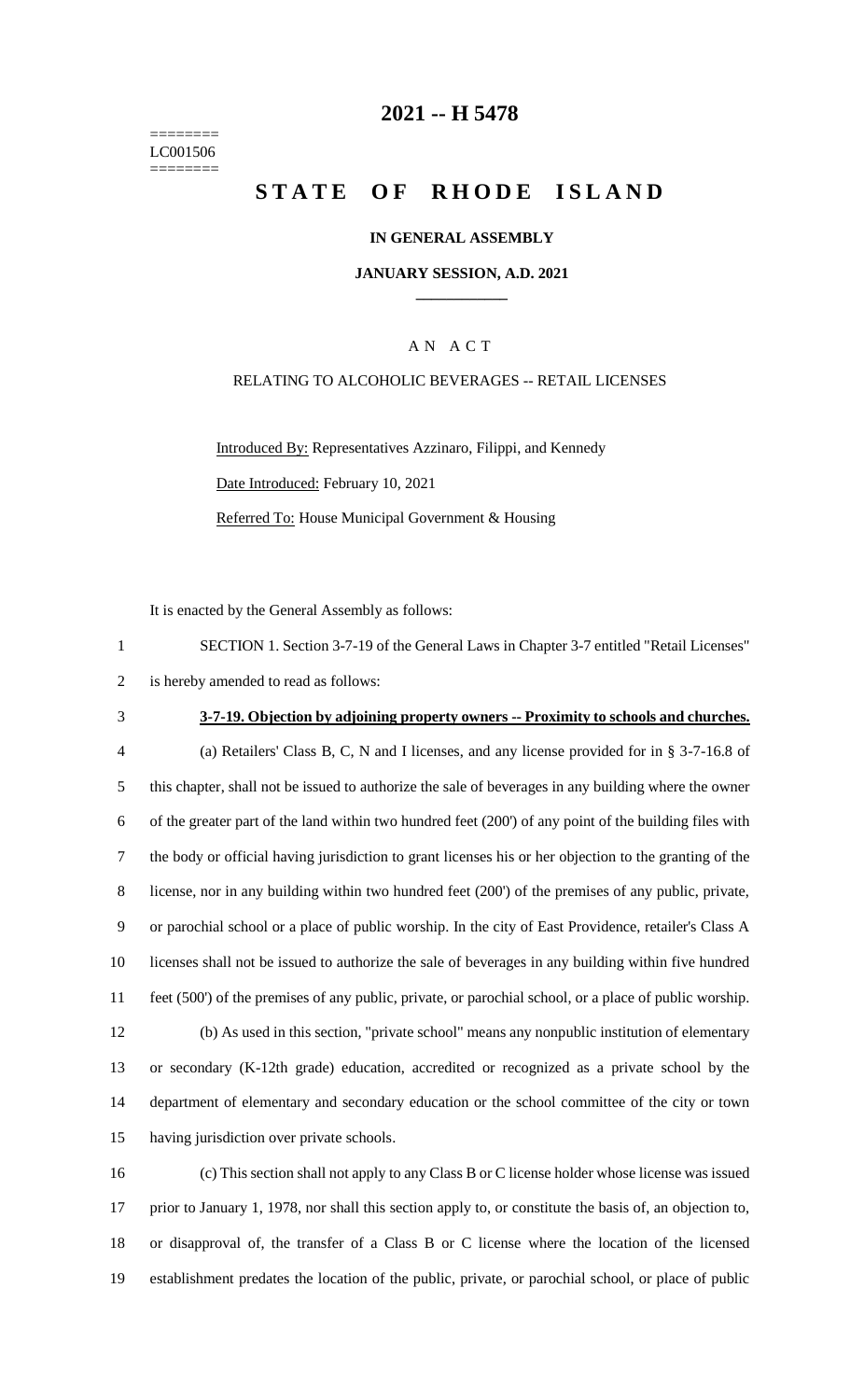- worship.
- 2 (d)(1) Notwithstanding the provisions of this section, the board of licenses of the city of Providence shall, after application, have the authority to exempt from the provisions of this section any proposed retailer Class B, C, or I license intended to be located within the following described area(s) in the city of Providence: (A) Beginning at a point, that point being the intersection of the southerly line of Smith Street and the easterly taking line of Interstate Route 95; Thence running in a general southwesterly direction along the easterly taking line of Interstate Route 95 to the center line of Kingsley Avenue; Thence turning and running northwesterly in part along the southerly line of Kingsley Avenue to its intersection with the southerly line of Harris Avenue; Thence turning and running westerly along the southerly line of Harris Avenue to its intersection with the southerly line of Atwells Avenue; Thence turning and running easterly along the southerly line of Atwells Avenue to the easterly taking line of Interstate Route 95; Thence turning and running in a general southerly and southeasterly direction along the easterly taking line of Interstate Route 95 to the center line of Pine Street; Thence turning and running northeasterly along the northerly taking line of I-195 to its intersection with the northerly taking line of I-195; Thence turning and running northeasterly along the northerly taking line of I-195 to its intersection with the westerly shore line of the Providence River; Thence turning and running northerly along the westerly shore line of the Providence River to its intersection with the southerly line of Crawford Street; Thence running northwesterly across Dyer Street to the intersection of the westerly line of Dyer Street to the southerly line of Custom House Street; Thence running northerly in part along the southerly line of Dyer Street and in part along the westerly line of Market Square to its intersection with the westerly line of Canal Street; Thence turning and running northerly along the westerly line of Canal Street to its intersection with the southerly line of Smith Street; Thence turning and running westerly along the southerly line of Smith Street to the point and place of beginning. (B) Beginning at a point, that point being the intersection of the westerly line of Brook Street and the northerly line of Wickenden Street; Thence running in a general westerly direction along the northerly line of Wickenden Street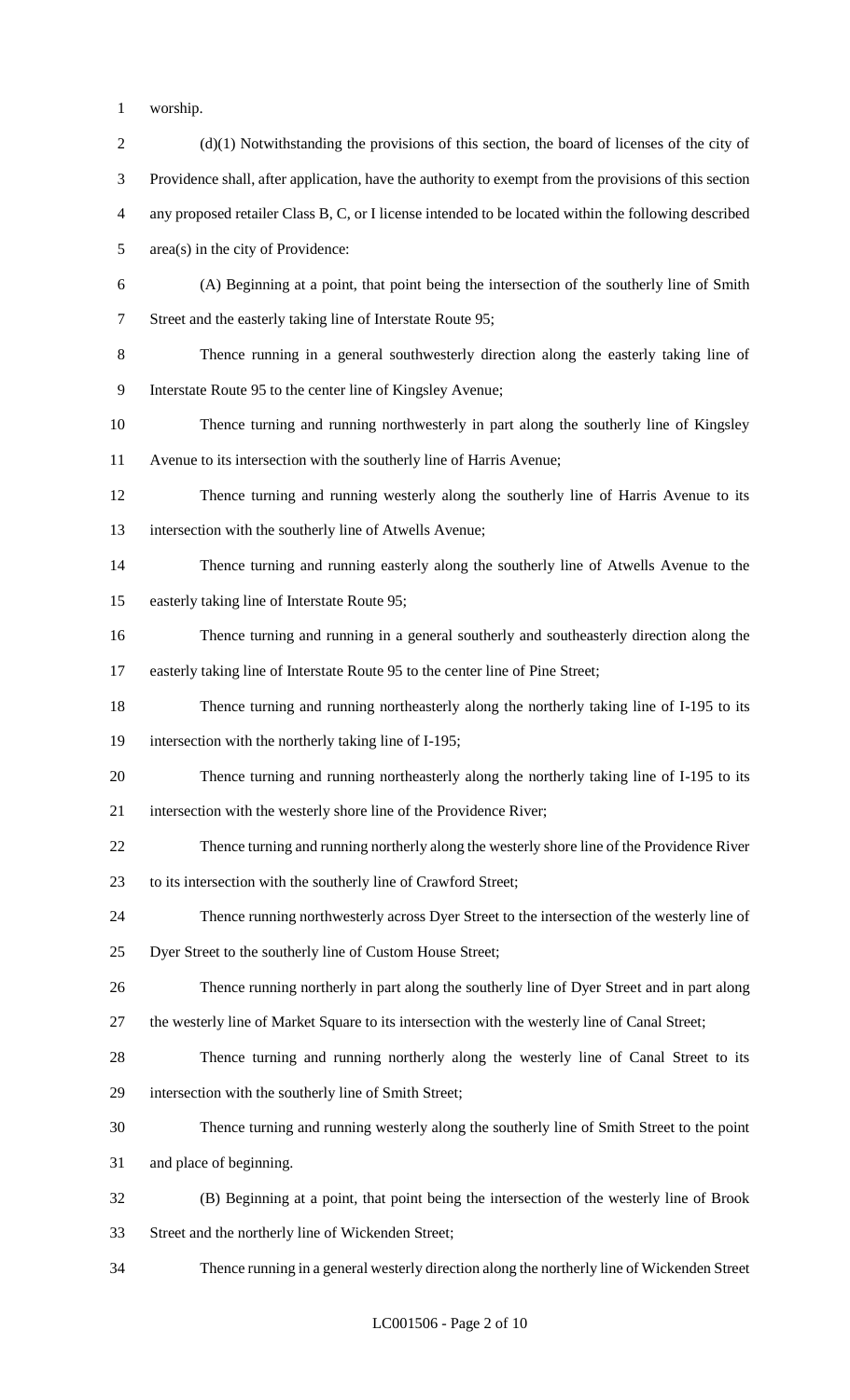- to the intersection of Wickenden Street and Benefit Street;
- Thence running in a general northerly direction along the easterly line of Benefit Street to the intersection of Benefit Street and Sheldon Street;
- Thence turning and running in an easterly direction along the southerly line of Sheldon 5 Street to the intersection of Sheldon Street and Brook Street;
- Thence turning and running in a general southerly line to the intersection of Brook Street and Wickenden Street that being the point of beginning.
- (2) Notwithstanding the provisions of this section, the board of licenses of the city of Newport shall, after application, have authority to exempt from the provisions of this section any proposed retailer Class B license intended to be located within the following described area in the city of Newport:
- Beginning at a point, that point being the intersection of the southerly line of Broadway and the easterly line of Courthouse Square;
- Thence running in a general northeasterly direction along the southerly line of Broadway a distance of one hundred and two feet (102') to a point at the southeasterly corner of land now or 16 formerly owned by the Newport Historical Society;
- Thence turning and running in a southeasterly direction ninety-eight and nine-tenths feet (98.9') along the southwesterly border of land now or formerly owned by the Newport Historical Society;
- Thence turning and running in a southwesterly direction one hundred and twelve feet (112') to Courthouse Street; and
- Thence turning and running in a generally northwesterly direction along Courthouse Street for a distance of ninety feet (90') to the point and place of beginning.
- (3) Notwithstanding the provisions of this section, the board of licenses of the town of Warren shall, after application, have the authority to exempt from the provisions of this section any proposed retailer Class B, C, or I license intended to be located within any zoning district in the town of Warren which is designated as a limited business district or as a general business district pursuant to the zoning ordinance of the town of Warren.
- (4) Notwithstanding the provisions of this section, the board of licenses of the town of Bristol shall, after application, have the authority to exempt from the provisions of this section any proposed retailer Class B license intended to be located on lot 34 of tax assessors plat 10 of the Bristol tax assessors map as of December 31, 1999, including that portion of the public sidewalk contiguous to said lot.
- 

(5) Notwithstanding the provisions of this section, the board of licenses for the city of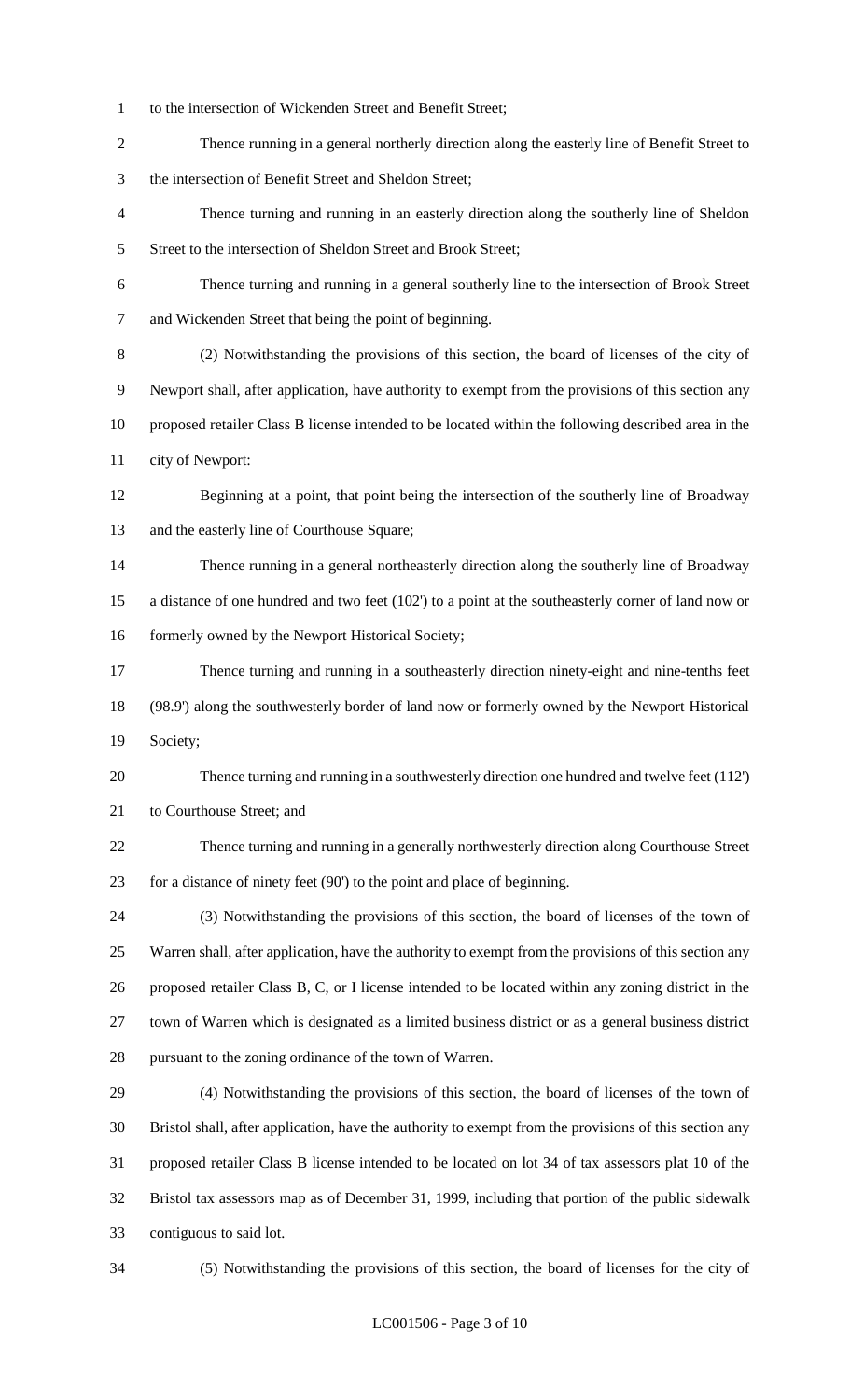Newport shall, after application, have the authority to exempt from the provisions of this section as to places of public worship any proposed sidewalk cafe as defined in the Codified Ordinance of the city of Newport, provided that the applicant be an existing holder of a Retailers' Class B license.

 (6) Notwithstanding the provisions of this section, the board of licenses of the city of Providence shall, after application, have the authority to exempt from the provisions of this section any proposed retailer Class B license intended to be located on lot 131 of tax assessors plat 68 of the Providence tax assessors map as of December 31, 1999 and any proposed retailer Class B license intended to be located on lot 21 of the tax assessors map plat 49 and any proposed retailer class BV license intended to be located on lots 3 and 5 of tax assessors map plat 35 of the Providence tax assessors map as of December 31, 2003.

 (7) Notwithstanding the provisions of this section, the board of licenses of the city of Cranston shall, after application, have the authority to exempt from the provisions of this section any proposed retailer Class B license intended to be located on either lot 160 of tax assessor's plat 9, and/or on lot 152 of tax assessor's plat 9, of the Cranston tax assessor's map as of December 31, 2002; provided, however, as to the subsequent transfer of said Class B license issued by the city of Cranston under this exemption, whether said transfer is attributable to the holder's death or otherwise, any person desiring to become the potential transferee of said Class B license shall comply with those restrictions as to its use (and shall refrain from those activities which result in its reversion) set forth in the city of Cranston Memorandum of Understanding dated May 13, 2003 and, in addition, those requirements applicable to anyone who desires to become a transferee of a validly issued and outstanding Class B license designated for use in any location in the state of Rhode Island. Neither the exemption granted herein nor any future exemption granted hereafter shall be effective until the proposed Class B license and the underlying property owner is certified to be current in the payment of any and all local and state taxes.

 (8) Notwithstanding the provisions of this section, the board of licenses of the city of Pawtucket shall, after application, have the authority to exempt from the provisions of this section any proposed retailer Class B, C, or I license intended to be located within the following described area in the city of Pawtucket:

 Beginning at the point of intersection of Dexter Street and the Central Falls line, then east along the Central Falls line to the Blackstone River, then north along the city boundary on the Blackstone River to the Cumberland line, then west along the Pawtucket city boundary line to I- 95, then south along I-95 to Pine Street, then north on Pine Street to AMTRAK Right of Way, then northwest along the AMTRAK Right of Way to Dexter Street, then north on Dexter Street to the Central Falls line.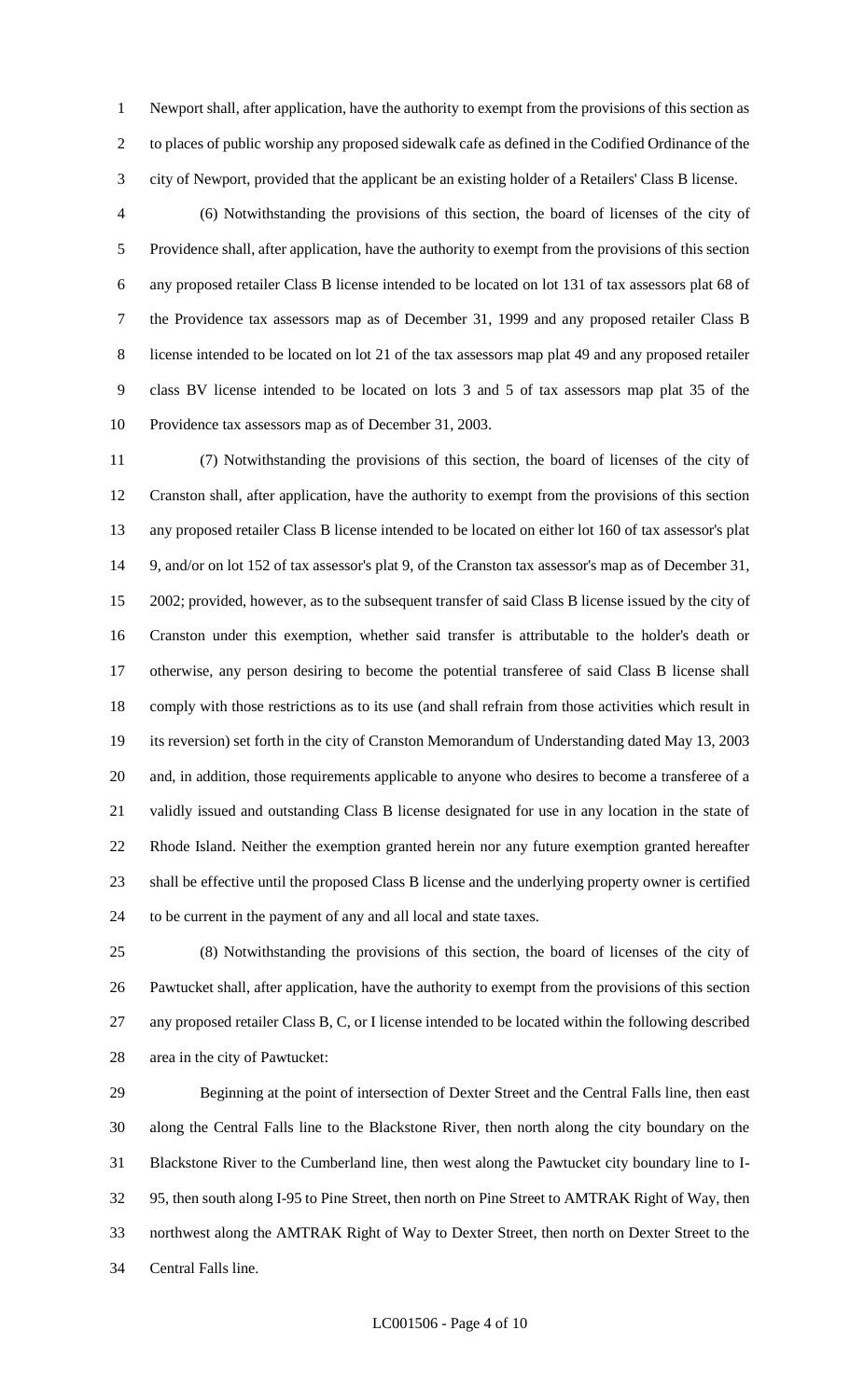(9) Notwithstanding the provisions of this section the town council of the town of Little Compton, after application, is authorized to exempt from the provisions of this section relating to places of worship any class B license limited to malt and vinous beverages intended to be located on Plat 30, Lot 33 of the town of Little Compton tax assessment map existing as of December 31, 2004.

 (10) Notwithstanding the provisions of this section, the board of licenses of the town of Bristol shall, after application, have the authority to exempt from the provisions of this section any proposed retailers' Class B license intended to be located on lots 3, 18, and 19 of tax assessors plat 10 of the Bristol tax assessors map as of December 31, 2007.

 (11) Notwithstanding the provisions of this section the town council of the town of Smithfield, after application, is authorized to exempt from the provisions of this section, any class B, C, or I license intended to be located on Plat 45, Lot 042 of the town of Smithfield, tax assessment map existing as of December 31, 2007; provided, however, said exemption shall apply only to any renewal of any class B, C, or I license issued for use at the said premises located on plat 45, lot 042 as of December 31, 2011. In the event said license is not renewed, then this exemption is hereby repealed in its entirety.

 (12) Notwithstanding the provisions of this section, the board of licenses of the city of Providence shall, after application, have the authority to exempt from the provisions of this section any proposed retailer Class B license intended to be located on plat 13, lots 31 and 32 of the applicable city of Providence tax assessment map.

 (13) Notwithstanding the provisions of this section, the board of licenses of the town of Tiverton shall, after the application, have the authority to exempt from the provisions of this section a proposed retailer's Class BV license for a restaurant located on tax assessor's plat 181, lot 1A.

 (14) Notwithstanding the provisions of this section, the board of licenses of the city of Providence shall, after application, have the authority to exempt from the provisions of this section any proposed retailer's Class B license intended to be located on tax assessor's plat 68, lot 732.

 (15) Notwithstanding the provisions of this section, the board of licenses in the city of Providence shall, after application, have the authority to exempt from the provisions of this section any proposed retailer's Class B license intended to be located on plat 105, lot 489, plat 105, lot 12 and plat 32, lot 232 of the applicable city of Providence tax assessment map.

 (16) Notwithstanding the provisions of this section the city council of the city of Central Falls, shall, after application, have the authority to exempt from the provisions of this section any proposed retailer's Class B license intended to be located on plat 5, lot 188 of the applicable city of Central Falls tax assessment map.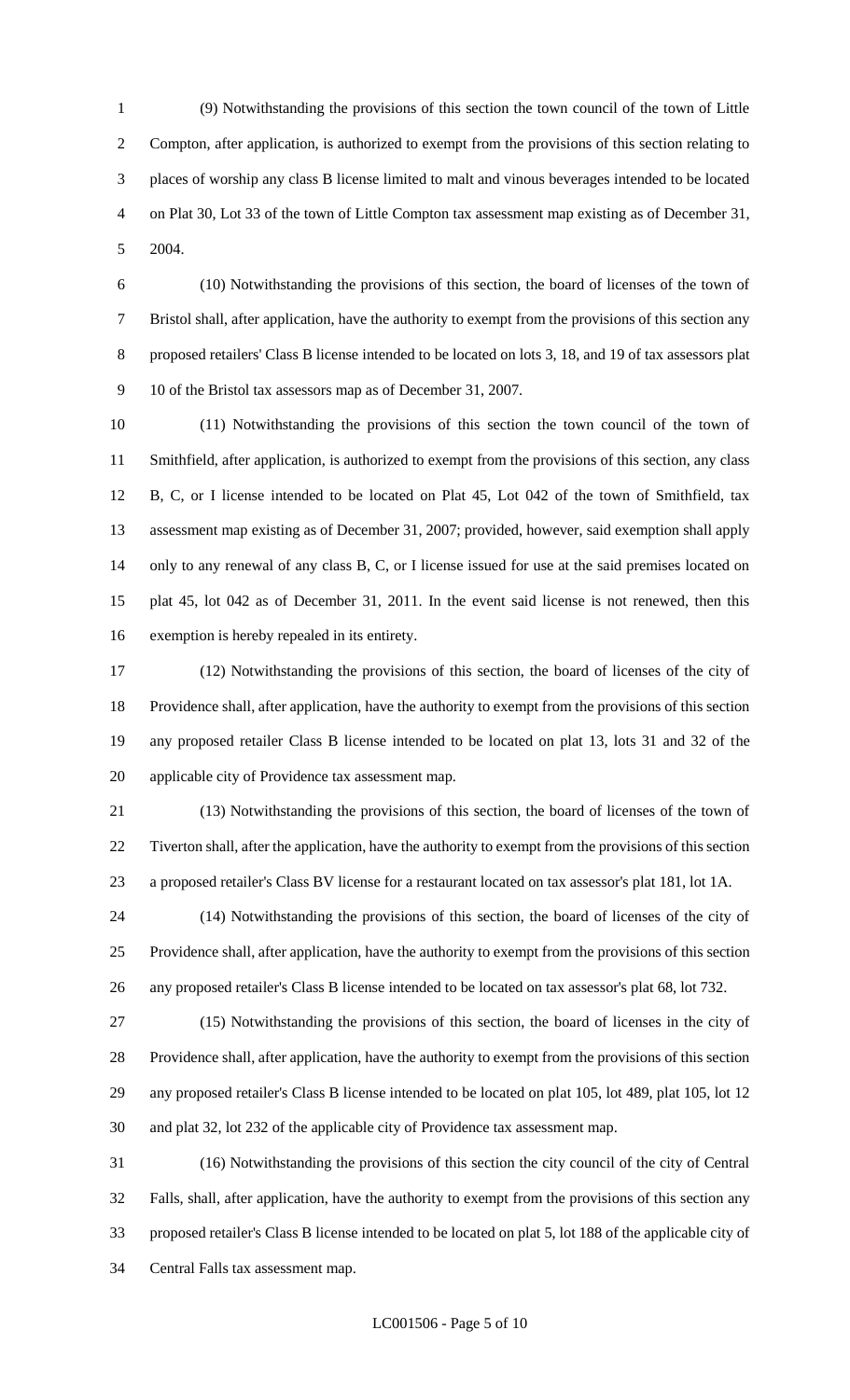(17) Notwithstanding the provisions of this section, the board of licenses of the town of Portsmouth shall, after application, have the authority to exempt from the provisions of this section any proposed retailer's Class B license intended to be located on plat 37, lot 69 of the applicable town of Portsmouth tax assessment map.

 (18) Notwithstanding the provisions of this section, the board of licenses of the town of North Providence shall, after application, have the authority to exempt from the provisions of this section any proposed retailer's Class B license intended to be located on plat 23A, lot 98 of the applicable town of North Providence tax assessment map.

 (19) Notwithstanding the provisions of this section, the board of licenses of the city of Cranston shall, after application, have the authority to exempt from the provisions of this section any proposed retailer's Class B license intended to be located on Plat 11, lot 3558 of the applicable city of Cranston tax assessment map.

 (20) Notwithstanding the provisions of this section, the town council of the town of Smithfield, after application, is authorized to exempt from the provisions of this section, any Class B or C license intended to be located on Plat 6, Lot 54 of the town of Smithfield tax assessors map as of December 31, 2012.

 (21) Notwithstanding the provisions of this section, the board of licenses of the city of Cranston shall, after application, have the authority to exempt from the provisions of this section any proposed retailers class B license intended to be located on tax assessors plat 1, lot 2170 of the applicable city of Cranston tax assessment map as of December 31, 2012.

 (22) Notwithstanding the provisions of this section, the board of licenses in the city of Providence shall, after application, have the authority to exempt from the provisions of this section any proposed retailer's Class B license intended to be located on tax assessor's plat 43, lot 211.

 (23) Notwithstanding the provisions of this section, the board of licenses of the town of North Providence shall, after application, have the authority to exempt from the provisions of this section any proposed retailer's Class B license intended to be located on Plat 22A, Lot 336, of the applicable town of North Providence tax assessment map.

 (24) Notwithstanding the provisions of this section, the city council of the city of Central Falls shall, after application, have the authority to exempt from the provisions of this section any proposed retailer's Class B license intended to be located on plat 1, lot 164 of the applicable city of Central Falls tax assessment map.

 (25) Notwithstanding the provisions of this section, the board of licenses in the city of Providence shall, after application, have the authority to exempt from the provisions of this section any proposed retailer's Class B license intended to be located at 1948-1950 Westminster Street on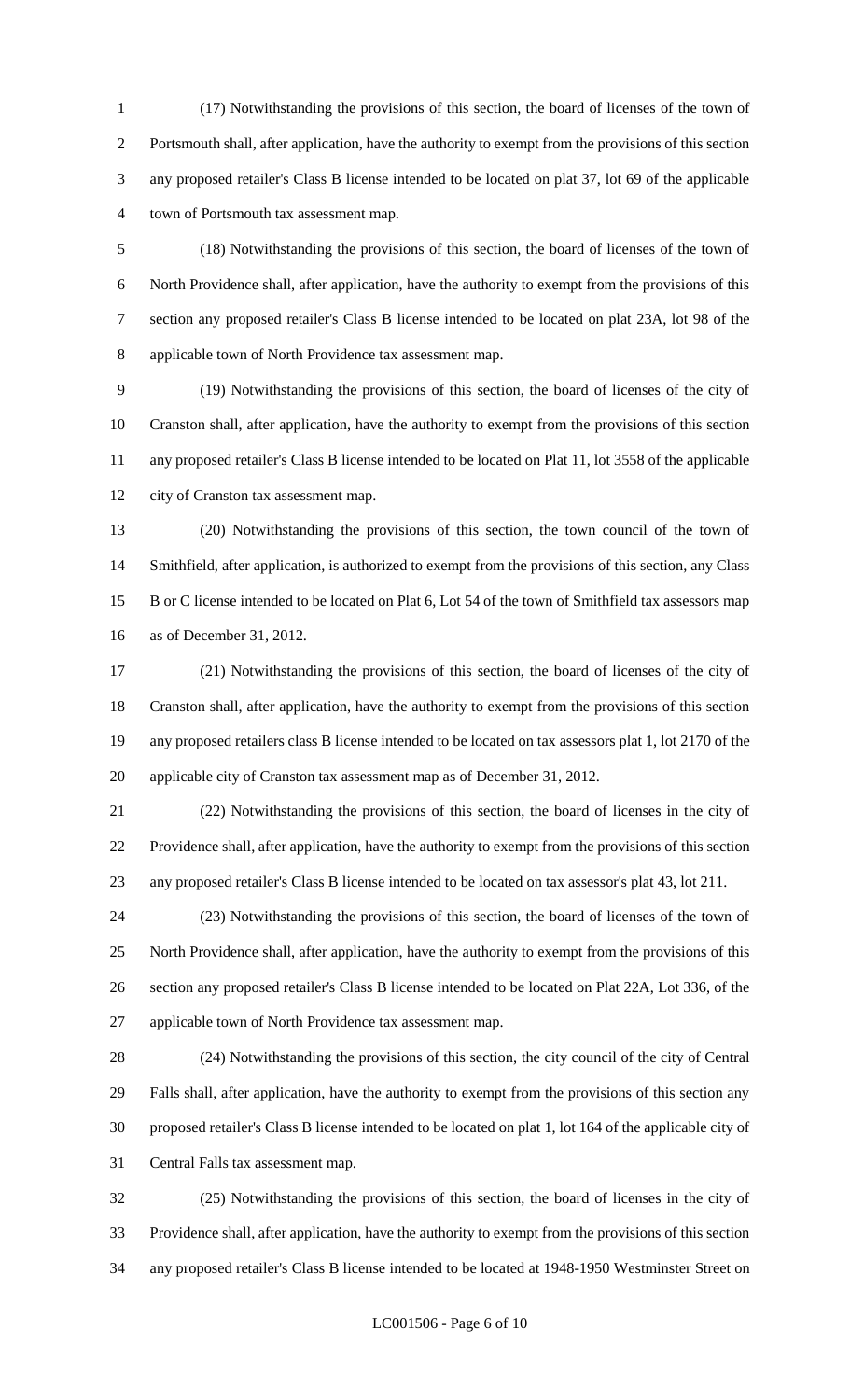plat 35, lot 359 of the applicable city of Providence tax assessment map.

 (26) Notwithstanding the provisions of this section, the town council of the town of Middletown, after application, is authorized to exempt from the provisions of this section, any proposed retailer's Class BV license intended to be located on Plat 107 NW, Lot 55 of the town of Middletown's tax assessor's maps as of December 31, 2014.

 (27) Notwithstanding the provisions of this section, the board of licenses of the city of Providence shall, after application, have the authority to exempt from the provisions of this section any retailer Class B, C or I license intended to be located on Plat 109, Lot 289, of the applicable city of Providence tax assessor's map.

 (28) Notwithstanding the provisions of this section, the board of licenses of the city of Providence shall, after application, have the authority to exempt from the provisions of this section any proposed retailer's Class BV license intended to be located at 226 and 230 Dean Street on plat 25, lot 44 of the applicable city of Providence tax assessment map.

 (29) Notwithstanding the provisions of this section, the board of licenses of the town of East Greenwich shall, after application, have the authority to exempt from the provisions of this section any proposed retailer's Class B license intended to be located at 219 Main Street on map/lot 085 001 212 0000 of the applicable town of East Greenwich tax assessment map.

 (30) Notwithstanding the provisions of this section, the board of licenses of the town of East Greenwich shall, after application, have the authority to exempt from the provisions of this section any proposed retailer's Class B license intended to be located at 137 Main Street on map/lot 085-001-412; 59 Main Street on map/lot 085-001-236; 555 Main Street on map/lot 075-003-084; 74 Cliff Street on map/lot 075-003-040; 609 Main Street on map/lot 075-003-080; 241 Main Street on map/lot 085-001-208; 155 Main Street on map/lot 085-001-222; 149 Main Street on map/lot 085-001-223; and 2 Academy Court on map/lot 085-001-211 of the applicable Town of East Greenwich tax assessment map.

 (31) Notwithstanding the provisions of this section, the board of licenses of the town of Lincoln shall, after application, have the authority to exempt from the provisions of this section any proposed retailers' Class B license intended to be located on tax assessor's plat 10, lot 108, of the Lincoln tax assessor's map as of December 31, 2015.

 (32) Notwithstanding the provisions of this section, the board of licenses of the city of Providence shall, after application, have the authority to exempt from the provisions of this section any proposed retailer's Class C license intended to be located at 215 Dean Street on plat 28, lot 961 of the applicable city of Providence tax assessment map.

(33) Notwithstanding the provisions of this section, the board of licenses in the city of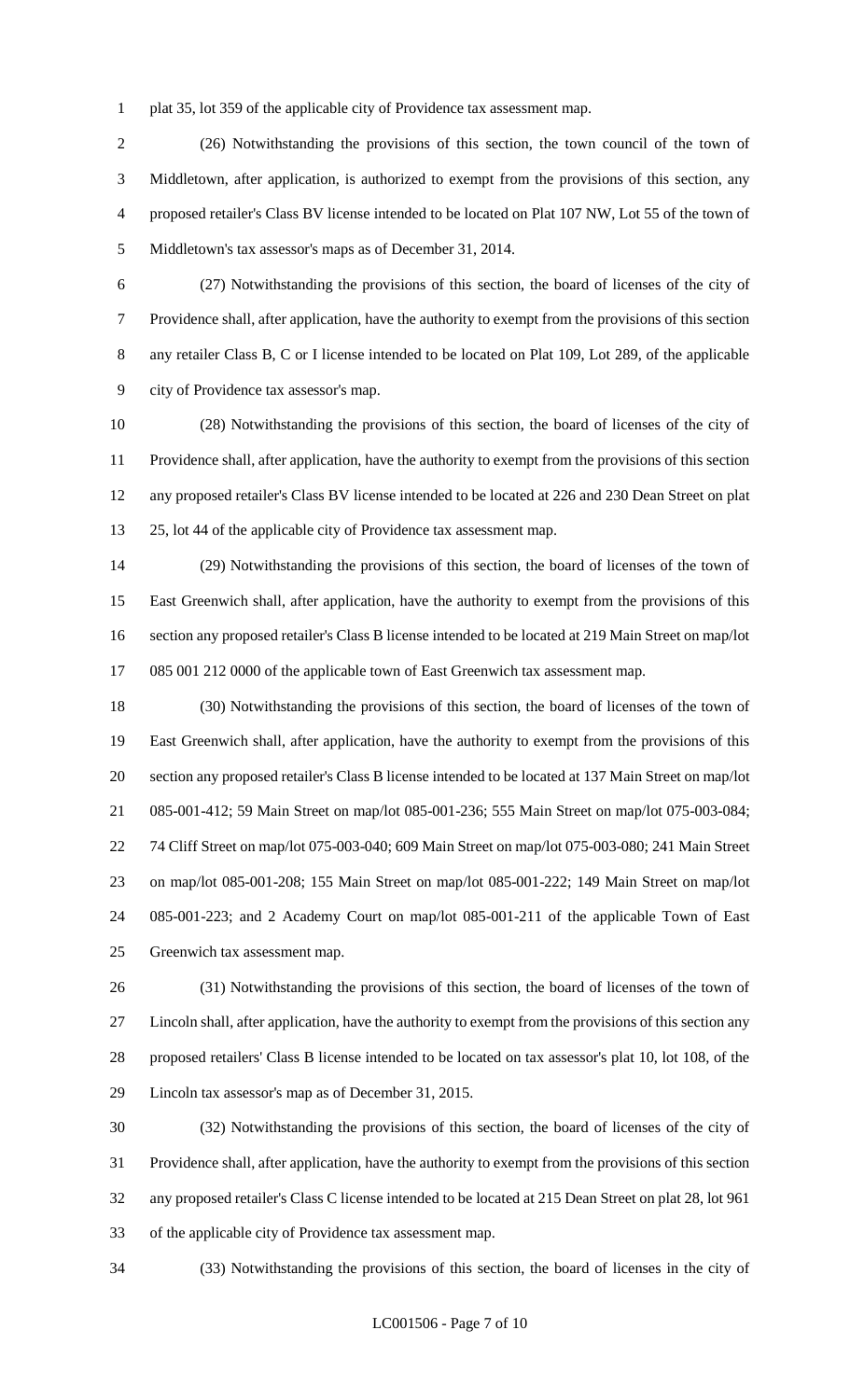Providence shall, after application, have the authority to exempt from the provisions of this section any proposed retailer's Class B license intended to be located at 100-102 Hope Street on plat 16, lot 263 of the applicable city of Providence tax assessment map.

 (34) Notwithstanding the provisions of this section, the board of licenses in the town of Cumberland shall, after application, have the authority to exempt from the provisions of this section any proposed retailer's Class B license intended to be located at 88 Broad Street on Lots 32, 51, and 52 of Plat 2 Cumberland tax assessor's map as of December 31, 2016.

 (35) Notwithstanding the provisions of this section, the board of licenses in the city of Providence shall, after application, have the authority to exempt from the provisions of this section any proposed retailer's Class B license intended to be located at 11 Lowell Avenue, 191 Pocasset Avenue and 187 Pocasset Avenue on Lots 22, 23, and 24 of Plat 108 Providence tax assessor's map as of December 31, 2017.

 (36) Notwithstanding the provisions of this section, the city council in the city of Central Falls shall, after application, have the authority to exempt from the provisions of this section any proposed retailer's Class B license intended to be located on Plat 1, of Lot 171 of the applicable city of Central Falls tax assessment map.

 (37) Notwithstanding the provisions of this section, the board of licenses in the city of Providence shall, after application, have the authority to exempt from the provisions of this section any proposed retailer's Class BV and Class BX license intended to be located at 161 Douglas Avenue on plat 68, lot 201 of the applicable city of Providence tax assessment map.

 (38) Notwithstanding the provisions of this section, the board of licenses in the city of Providence shall, after application, have the authority to exempt from the provisions of this section any proposed retailers' Class B license intended to be located at 1007 Broad Street, Plat 53, Lot 192 of the applicable city of Providence tax assessment map and 1017 Broad Street Plat 53, Lot 582 of the applicable city of Providence tax assessment map.

 (39) Notwithstanding the provisions of this section, the city council in the city of Woonsocket shall, after application, have the authority to exempt from the provisions of this section any proposed retailer's Class B license intended to be located at 122 North Main Street, Map/Lot 130-125-005 of the applicable city of Woonsocket tax assessment map.

 (40) Notwithstanding the provisions of this section, the city council of the city of Woonsocket, after application, is authorized to exempt from the provisions of this section, any proposed retailers' class BV and class BM license intended to be located between 2 Main Street (tax assessor's plat 14, lot 284) and 194 Main Street (tax assessor's plat 14, lot 139).

(41) Notwithstanding the provisions of this section, the board of licenses in the city of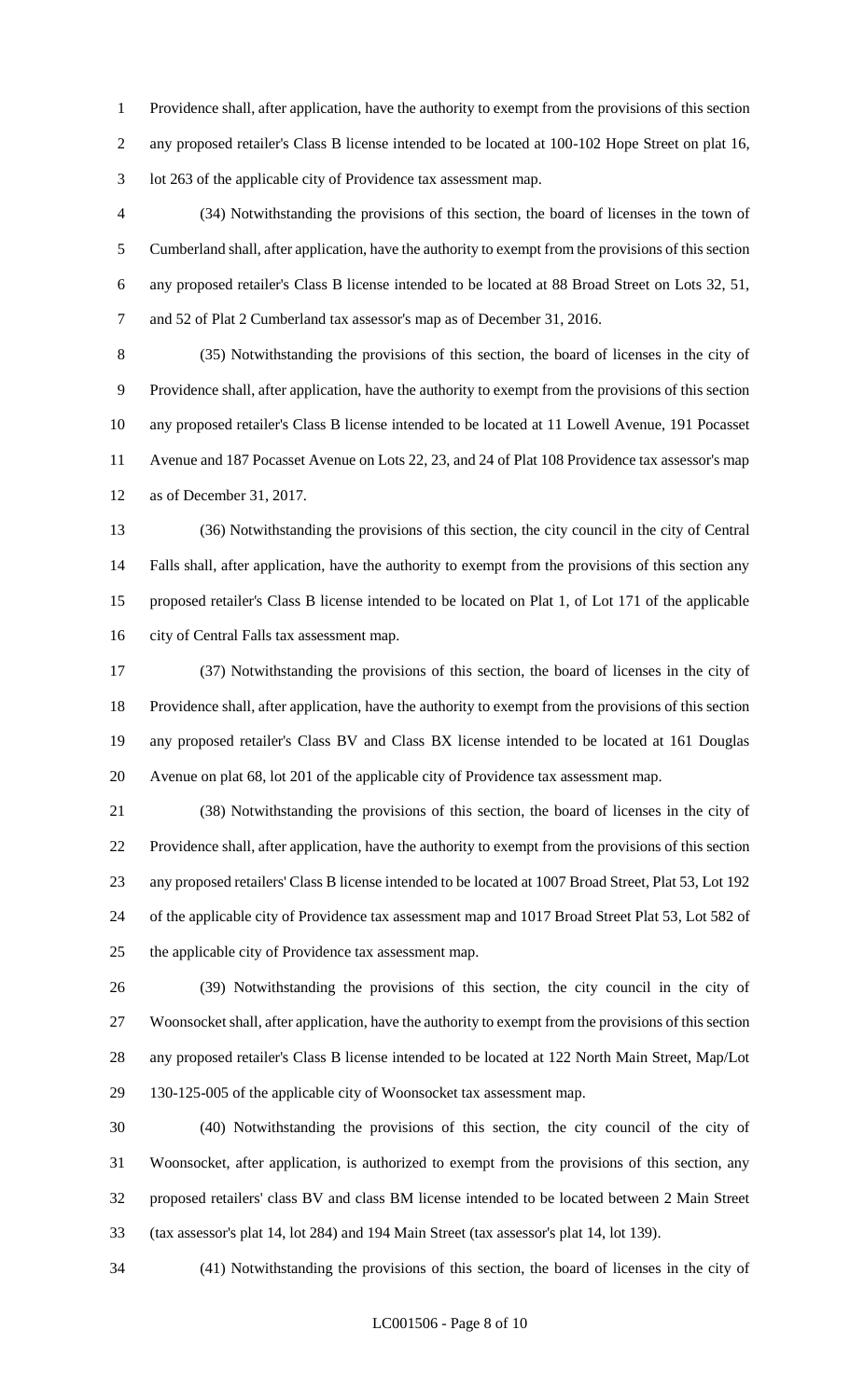Providence shall, after application, have the authority to exempt from the provisions of this section any proposed retailers' Class B license intended to be located at 375 Smith Street, Plat 68, Lot 132 of the applicable city of Providence tax assessment map.

 (42) Notwithstanding the provisions of this section, the board of licenses in the city of Providence shall, after application, have the authority to exempt from the provisions of this section any proposed retailers' Class B license intended to be located at 671 Broadway Street, Plat 35, Lot 566 of the applicable city of Providence tax assessment map.

 (43) Notwithstanding the provisions of this section, the board of licenses in the city of Providence shall, after application, have the authority to exempt from the provisions of this section any proposed retailers' Class B license intended to be located at 464-468 Wickenden Street, also identified as 8 Governor Street, Plat 17, Lot 179 of the applicable city of Providence tax assessment map.

 (44) Notwithstanding the provisions of this section, the town council of the town of Westerly shall, after application, have the authority to exempt from the provisions of this section any proposed retailers' Class B license intended to be located at 114 Granite Street, Westerly, RI 02891, Plat 67, Lot 278 of the applicable town of Westerly tax assessment map.

 (45) Notwithstanding the provisions of this section, the board of licenses in the city of Woonsocket shall, after application, have the authority to exempt from the provisions of this section any proposed retailers' Class B license intended to be located at 43 Railroad Street, Plat 14R, Lot 205 of the applicable city of Woonsocket tax assessment map.

 (46) Notwithstanding the provisions of this section, the board of licenses of the city of Providence shall, after application, have the authority to exempt from the provisions of this section any proposed retailer Class BL license intended to be located at 601 Hartford Avenue, Plat 113, Lot 50 of the applicable city of Providence tax assessment map.

(47) Notwithstanding the provisions of this section, the town council of the town of

26 Westerly shall, after application, have the authority to exempt from the provisions of this section

any proposed retailers' Class B license intended to be located at 169 and 177 Main Street, Westerly,

- 28 RI 02891, Map 66, Lots 8 and 9 of the applicable town of Westerly tax assessment map.
- 

SECTION 2. This act shall take effect upon passage.

======== LC001506 ========